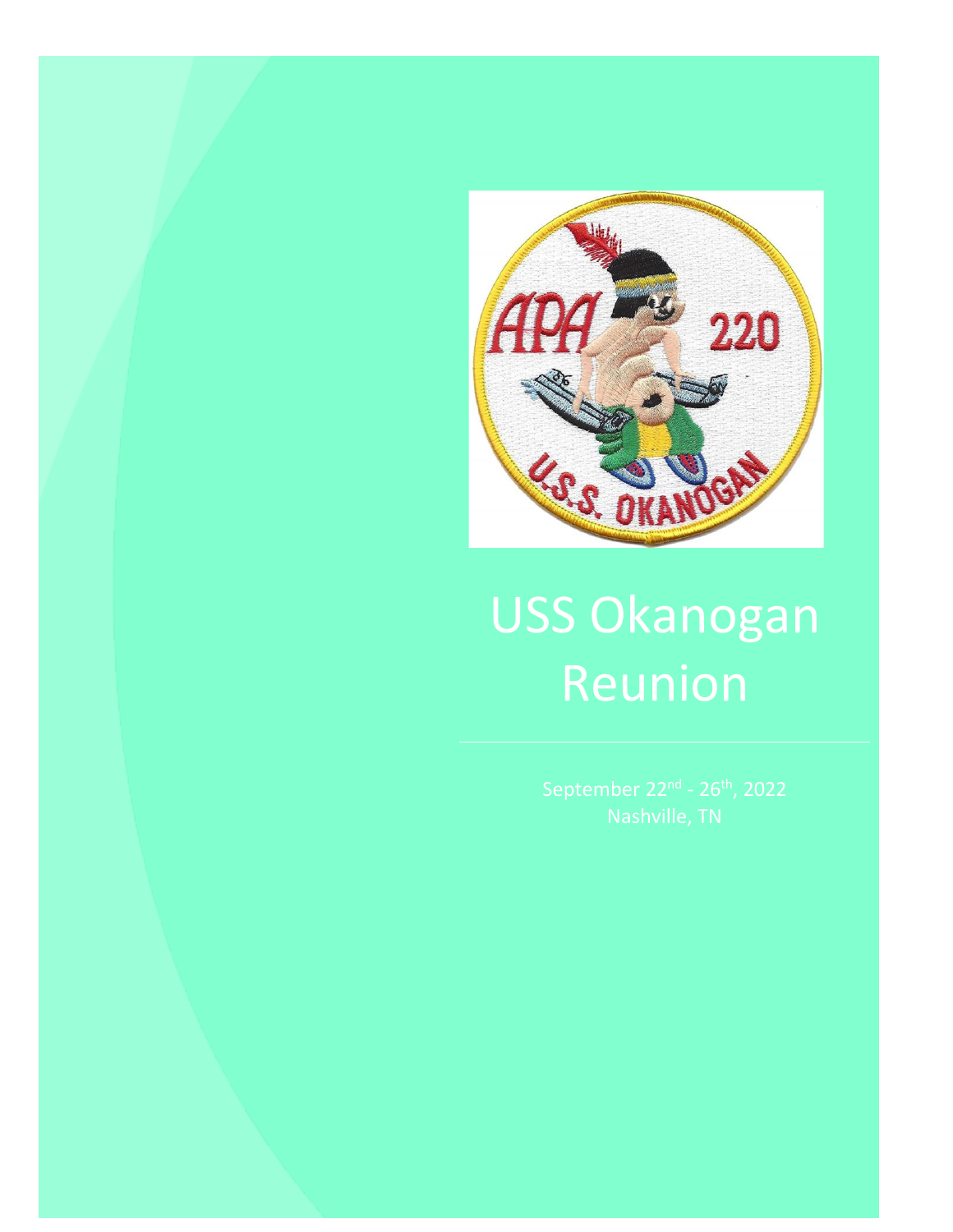

The hotel and reservation phone number: **Hotel Preston 733 Briley Parkway Nashville, TN 37217 Phone: (877) 239 – 0882**

Welcome to the 2022 reunion of the USS Okanogan in Nashville, TN! We hope that you will have a fun time in Music City with old friends and new! The Hotel Preston offers a welcoming environment for you to relax during your stay. The Deluxe rooms offer a King, one Queen or two Queen size beds along with free Wi-Fi. Included amenities are 24-hour shuttle service, airport shuttle, onsite self-parking, newspapers at front desk, fresh fruit at front desk, 24/7 access to the fitness center, pool access, and more!

**Be sure to call (877) 239 – 0882 to book your room.** Tell them you are with the USS Okanogan to get the **discounted rate of \$119 plus tax. This includes two free breakfast buffet passes per room per day and onsite parking.** Please inform the hotel if you need a handicapped accessible room. Hotel Reservations must be made prior to **August 22<sup>nd</sup>, 2022** to guarantee space and rate. Reservations made after this date will be on a space available basis and the discounted rate will not be guaranteed. Rates are good for 3 days before and 3 days after the reunion. We look forward to seeing you!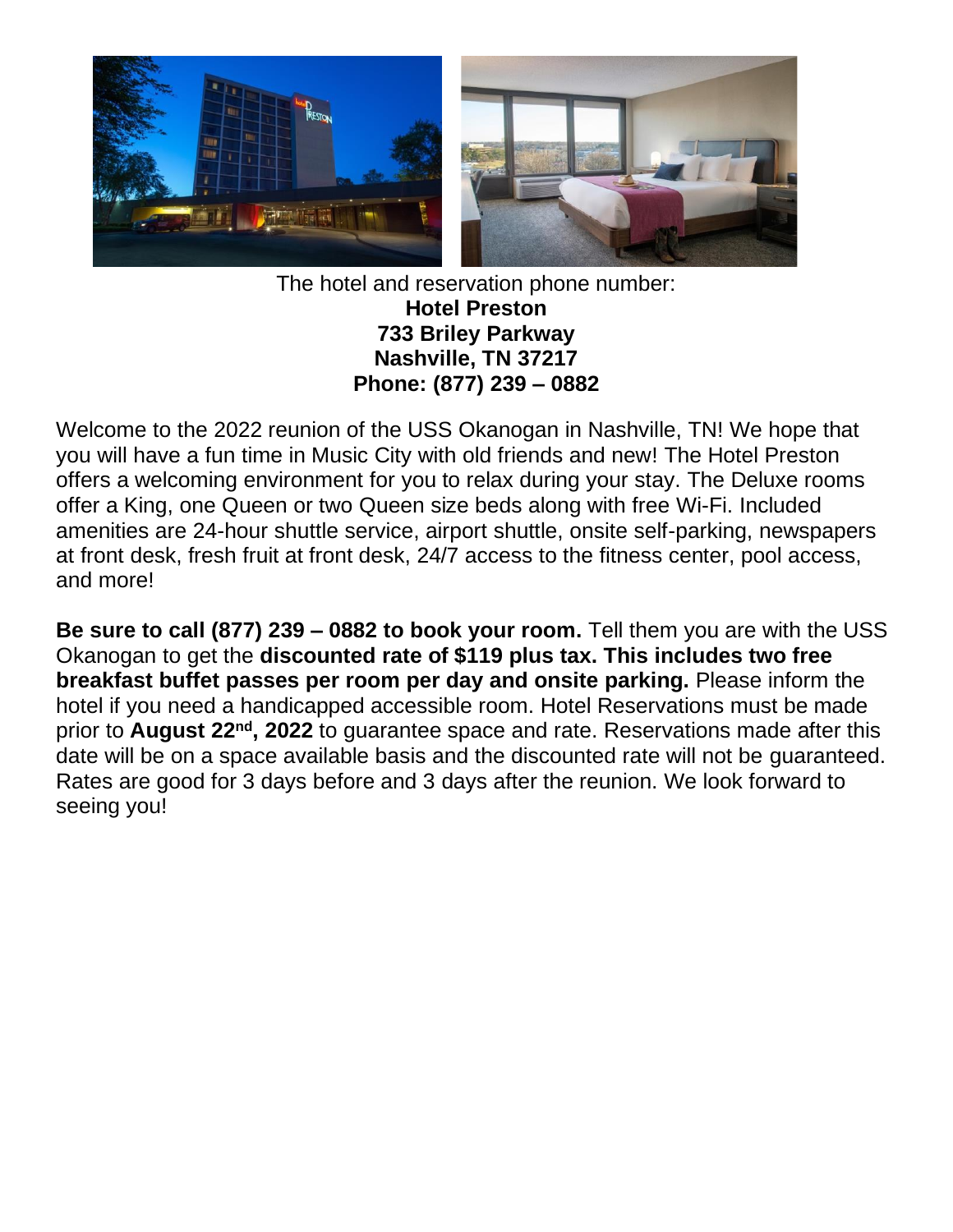#### **Information**

**We ask for your own safety that someone accompanies you on your trip or that you ensure your family is aware of your traveling plans. There is a space on the registration form for you to please provide us with the name and phone number of someone not attending to be contacted in case of emergency. Thank you.**

**Cancellation Refund Policy:** If you register for the reunion and find that you cannot attend, a complete refund can be sent if you notify ACR no less than 30 days before the reunion minus \$18 of the processing fee per person. NO REFUNDS WILL BE GRANTED AFTER August 22nd, 2022. This does not apply to the hotel, only to the registration fees to ACR.

All tours must achieve the minimum (30) number in order to complete the tour. We need all attendees to understand that the cutoff date of August 22<sup>nd</sup>, 2022. is primarily to assure the minimum number for tours. **IT IS NOT A CUT OFF DATE THAT MEANS YOU CAN NO LONGER SIGN UP FOR THE REUNION OR RESERVE A ROOM AT THE HOTEL.** Please be aware that if you decide on-site that you want to take a tour, it will be based on space available on the coach.

The hospitality room will open Thursday September 22 and be open through the reunion.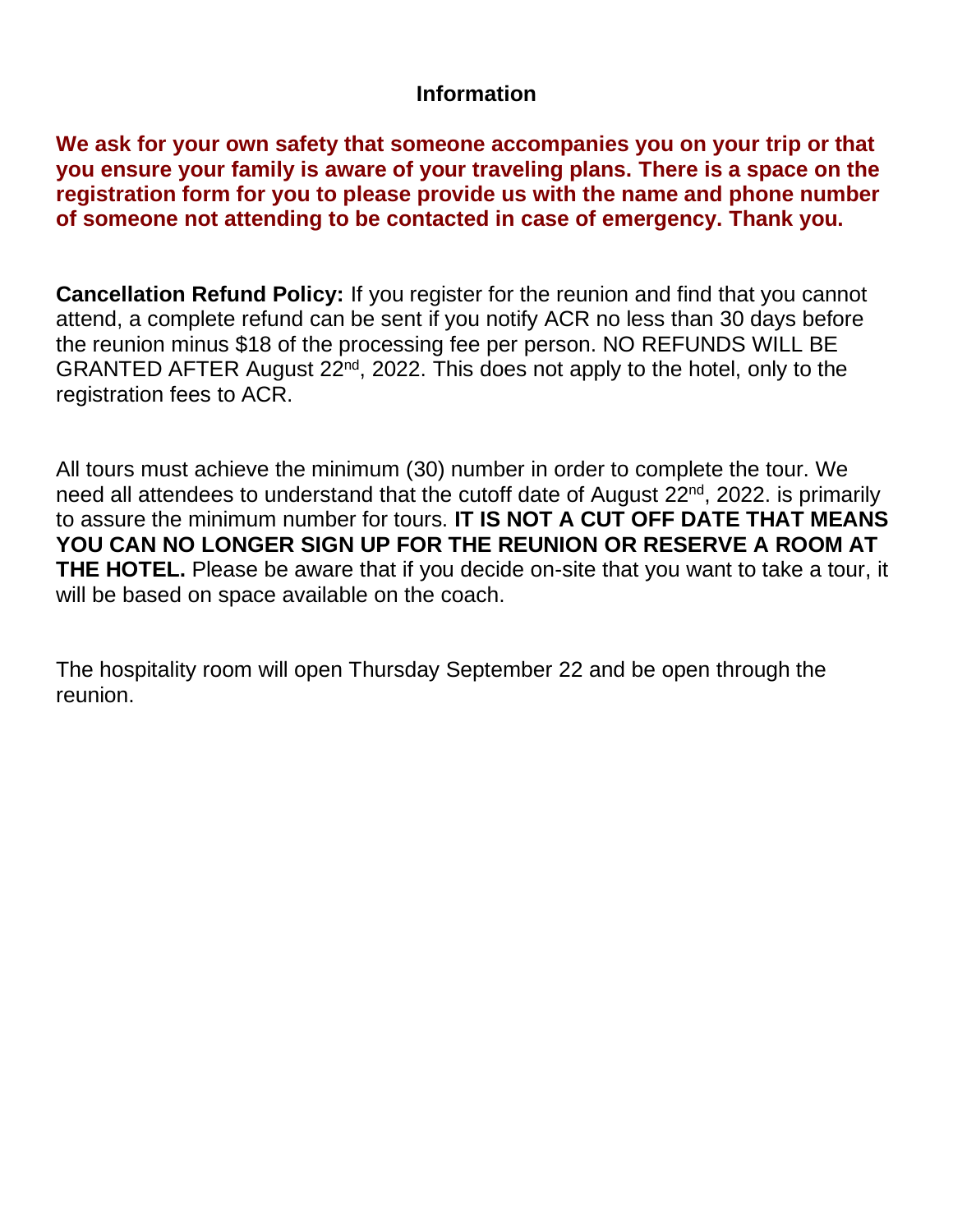## **Agenda**

**All tours include transportation, guide (when applicable) and entrance fees. Meals are included only if indicated. Tours will board approximately 15 minutes prior to the departure times listed here. Check signs available at the registration desk in case of changes.**

| Thursday September 22, 2022<br>1:00 pm $-$ 4:00 pm | <b>Check in</b>                                                                                                                            |
|----------------------------------------------------|--------------------------------------------------------------------------------------------------------------------------------------------|
| $1:00$ pm                                          | <b>Hospitality room open</b>                                                                                                               |
| $5:30 \text{ pm} - 6:30 \text{ pm}$                | <b>President's Welcome in the Hospitality Room</b><br>Snacky items will be served during a reception following<br>the President's Welcome. |

Friday September 23, 2022



#### **9:00 am – 3:00 pm Tour #1 Johnny Cash Museum, Ryman Auditorium, Country Music Hall of Fame \$112 (Includes transportation, admissions, and gratuity)**

First visit the Johnny Cash Museum for a self-guided tour. This museum features the largest collection of Johnny Cash memorabilia and artifacts in the world. Then move onto Ryman Auditorium. This was the original Grand Ol Opry and one of the most sought-after venues to see a concert to this day. Lunch will be on your own at Assembly Food Hall. They offer local and global food so there is something for everyone. The tour will end at the Country Music Hall of Fame and Museum, an interactive museum dedicated to all of country music!

### **4:30 pm – 5:30 pm Business Meeting in Hospitality Room**

Dinner and evening on your own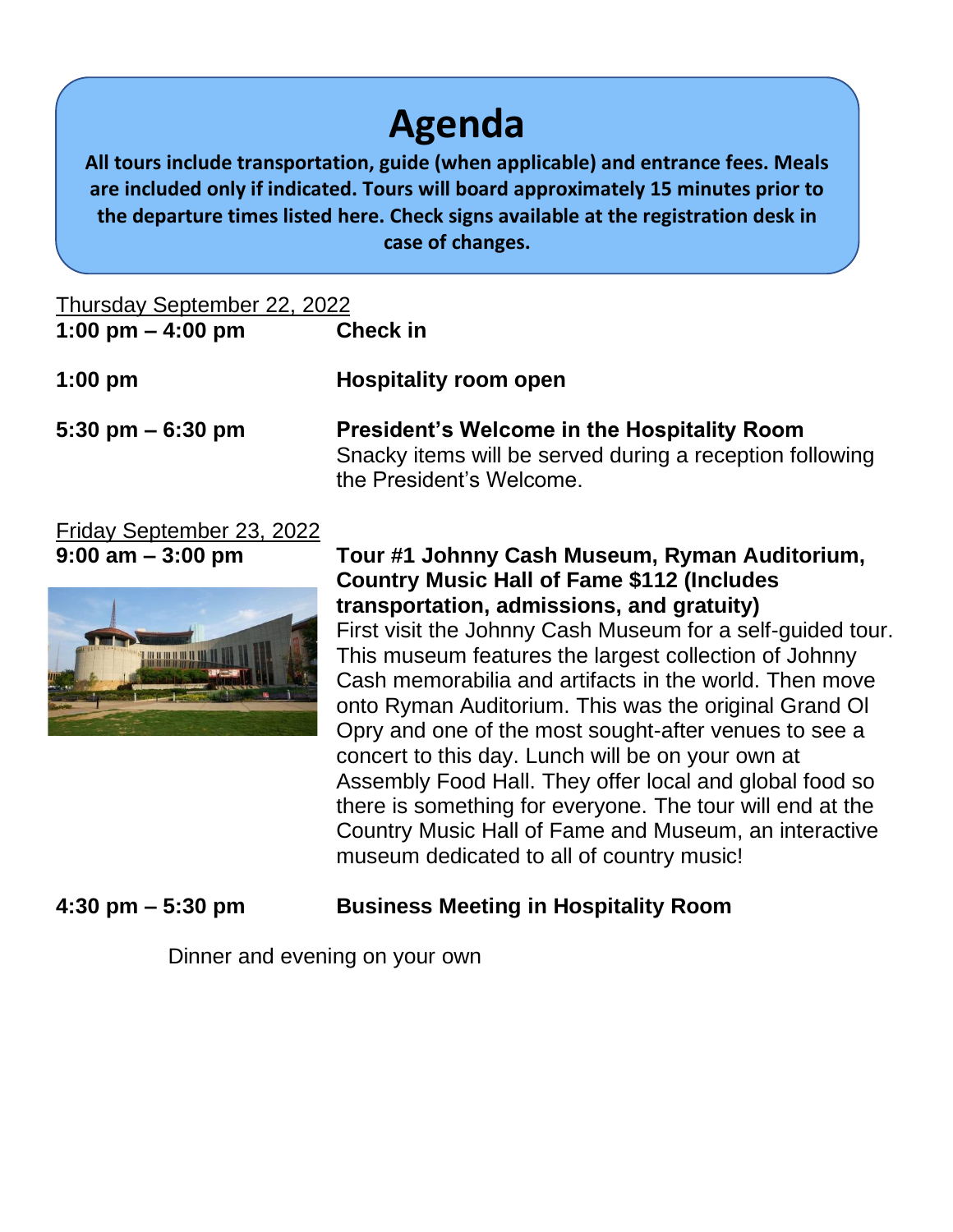## Saturday September 24, 2022



**9:00 am – 3:00 pm Tour #2 The Hermitage \$95 (Includes transportation, guide, admission, lunch, and gratuity)** Visit one of the most historic mansions in the southeast United States. This was once the home of President Andrew Jackson and historians consider this the best preserved early Presidential home since it is just as it was in 1836. Once your tour is over the group will dine at a family owned and operated Southern Style Buffet. The Hermitage House Smorgasbord has excellent hospitality, food, and environment!



#### **5:45 pm – 10:45 pm Tour #3 General Jackson Dinner Cruise \$135 (Includes transportation, tickets, and gratuity)**

This dinner cruise features a stage show of music that was first made famous in Tennessee. During appetizers enjoy bluegrass music. Over the second course the music will shift to more traditional and contemporary country music. Course three brings Memphis R&B music! Our musical evening will come to an end with the rendering of patriotic anthems.

### Sunday September 25, 2022

### **Morning and afternoon on your own**

### **4:30 pm Pictures**

The onsite coordinator from ACR is a professional photographer and will have an area set up for group shots – large group, small groups, couples – whatever you want. She does not charge your group or ACR anything to be onsite and manage the entire reunion. Nor does she require a minimum amount. She makes her money for this event by the pictures sold. She will put out the pictures before the banquet so that you can order whatever you want and the photos are printed during the banquet to be picked up and taken with you as you leave. The large group shot is \$20 for an 8 X 10, others are less. (She does many of the pictures for the Air Force Academy, schools, and special events in the Colorado Springs & Denver area)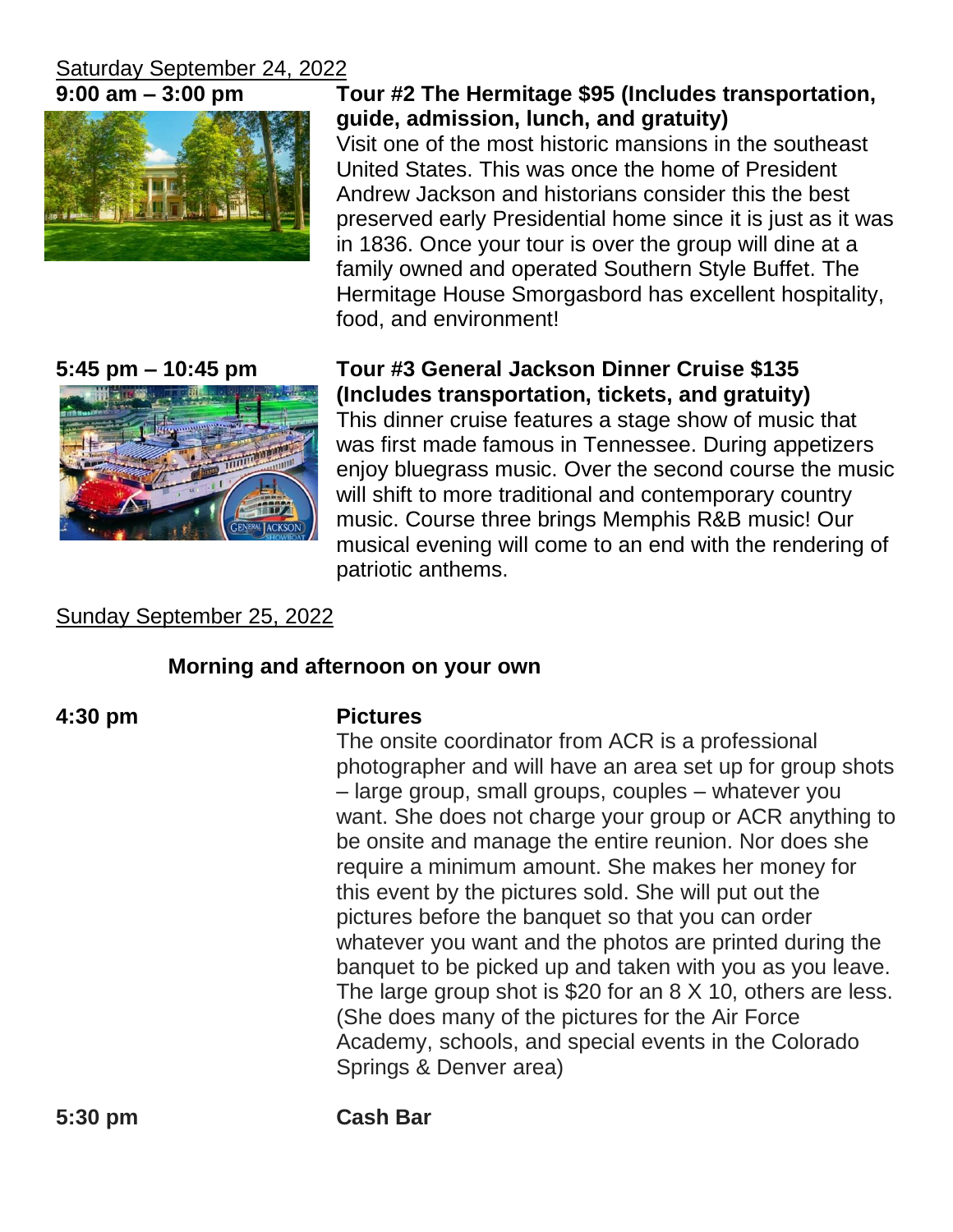**6:30 pm – 9:00 pm Banquet**

\$48 Chicken Picatta – sauteed and topped with lemon butter white wine sauce with capers; served with garlic mashed potato and asparagus \$52 Lemon Dill Salmon **–** filet of salmon, topped with lemon dill sauce, wild rice pilaf and seasonal vegetables \$63 Petite Filet – 6 oz filet of beef with herb butter, garlic mashed potatoes and seared asparagus All meals served with iced tea, coffee, rolls & butter, house salad (mixed greens, tomatoes, cucumber, shredded carrots, croutons) Dessert – GooGoo Cluster Topped Cheesecake

#### Monday September 26, 2022

#### **Check out**

Safe travels, see you next time!